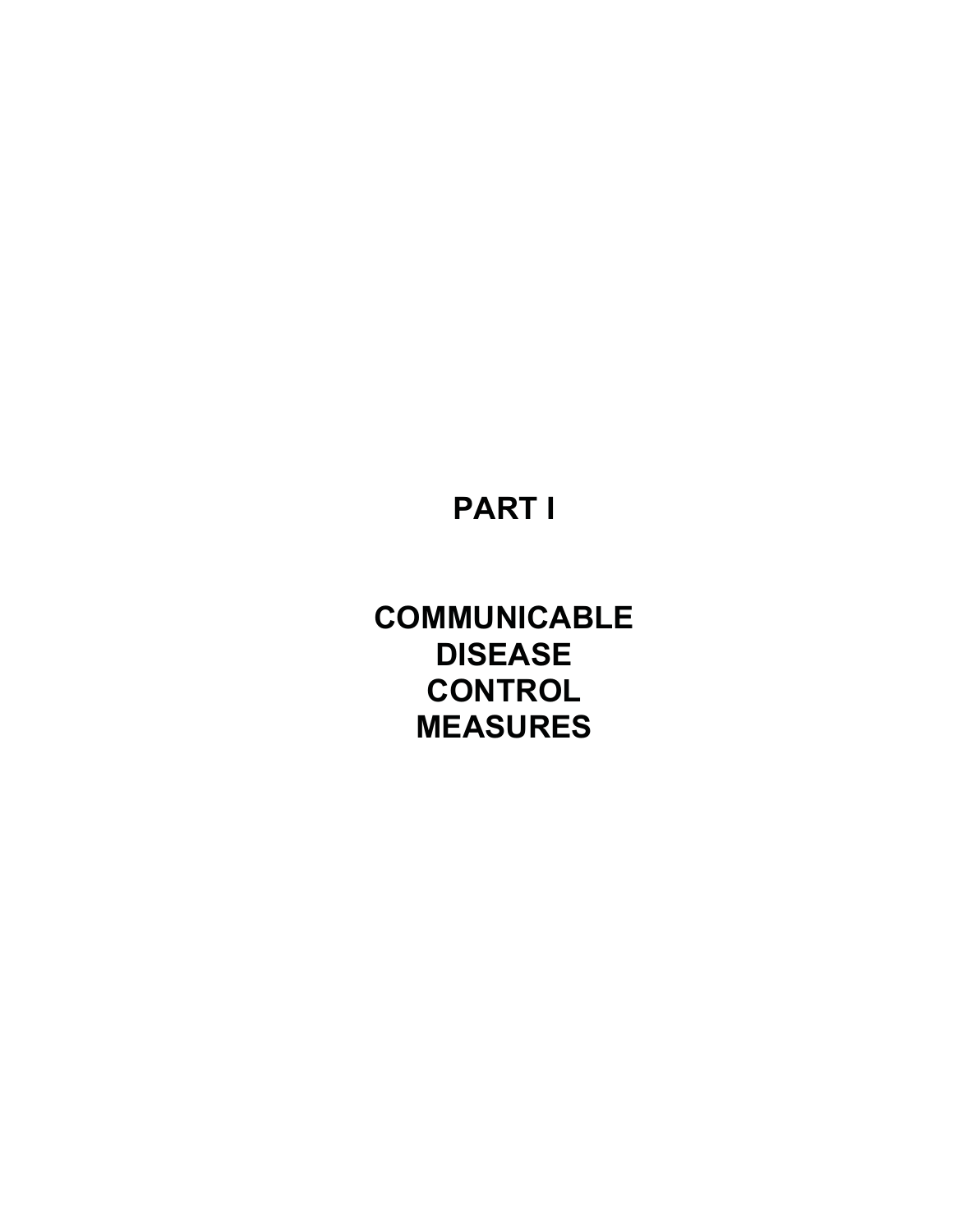

COUNTY OF LOS ANGELES . DEPARTMENT OF PUBLIC HEALTH **MORBIDITY UNIT** 



**CONFIDENTIAL MORBIDITY REPORT** 

|  |  | NOTE: This form is not intended for reporting STDs, HIV AIDS or TB See comments below |
|--|--|---------------------------------------------------------------------------------------|
|  |  |                                                                                       |

| DISEASE BEING<br>REPORTED:                                         |                                 |                                |                              |                                  |  |                                                                                                                                                         | DISTRICT CODE (internal use only):                                                                                                                                                                                                                                 |  |
|--------------------------------------------------------------------|---------------------------------|--------------------------------|------------------------------|----------------------------------|--|---------------------------------------------------------------------------------------------------------------------------------------------------------|--------------------------------------------------------------------------------------------------------------------------------------------------------------------------------------------------------------------------------------------------------------------|--|
| Patient's Last Name:                                               |                                 | Social Security Number:        |                              |                                  |  | Ethnicity (check one):<br>Non-Hispanic / Non-Latino                                                                                                     |                                                                                                                                                                                                                                                                    |  |
| First Name and Middle Name (or initial):                           |                                 |                                | Birthdate (MM/DD/YYYY):      |                                  |  | Age:                                                                                                                                                    | Hispanic<br>Race (check one):                                                                                                                                                                                                                                      |  |
|                                                                    |                                 |                                |                              |                                  |  | White                                                                                                                                                   |                                                                                                                                                                                                                                                                    |  |
| Address (Street and number);                                       |                                 |                                | African American / Black     |                                  |  |                                                                                                                                                         |                                                                                                                                                                                                                                                                    |  |
| Zip code<br>City/Town<br>State                                     |                                 |                                |                              |                                  |  |                                                                                                                                                         | Native American / Alaskan Native<br>Other the contract of the contract of the contract of the contract of the contract of the contract of the contract of the contract of the contract of the contract of the contract of the contract of the contract of the cont |  |
|                                                                    |                                 |                                | CA                           |                                  |  |                                                                                                                                                         | Asian / Pacific Islander                                                                                                                                                                                                                                           |  |
| Home Telephone Number:                                             | Gender:<br>$\Box$ Male          |                                |                              |                                  |  | Asian-Indian<br>Japanese                                                                                                                                |                                                                                                                                                                                                                                                                    |  |
| Work Telephone Number:                                             | $\Box$ Female                   | Pregnant?   Yes   No   Unknown |                              |                                  |  | Cambodian<br>Korean                                                                                                                                     |                                                                                                                                                                                                                                                                    |  |
|                                                                    |                                 |                                |                              |                                  |  |                                                                                                                                                         | Chinese<br>Laotian<br>Filipino<br>Samoan                                                                                                                                                                                                                           |  |
| Patient's Occupation or Setting:<br>Day Care                       | Correctional Facility           |                                |                              |                                  |  |                                                                                                                                                         | Hawaiian<br>Other                                                                                                                                                                                                                                                  |  |
| Health Care<br>School                                              |                                 | Other                          |                              |                                  |  |                                                                                                                                                         | Risk Factors / Suspected Exposure Type:                                                                                                                                                                                                                            |  |
| Date of Onset                                                      | Health Care Provider:           |                                |                              |                                  |  | (check all that apply)<br>Needle or blood<br>Blood transfusion<br>exposure<br>Child care                                                                |                                                                                                                                                                                                                                                                    |  |
| (MM/DD/YYYY):                                                      |                                 |                                |                              |                                  |  |                                                                                                                                                         |                                                                                                                                                                                                                                                                    |  |
|                                                                    | Health Care Facility:           |                                |                              |                                  |  | Recreational<br>Food / drink                                                                                                                            |                                                                                                                                                                                                                                                                    |  |
| Date of Diagnosis<br>(MM/DD/YYYY):                                 | Address:                        |                                |                              |                                  |  | water exposure<br>Foreign travel<br>Sexual activity                                                                                                     |                                                                                                                                                                                                                                                                    |  |
|                                                                    |                                 |                                |                              |                                  |  |                                                                                                                                                         | Household exposure<br>Unknown                                                                                                                                                                                                                                      |  |
| Date of Hospitalization<br>(MM/DD/YYYY):                           | City:                           |                                |                              |                                  |  | Other <b>Communication</b><br>Type of diagnostic specimen: (check all that apply)                                                                       |                                                                                                                                                                                                                                                                    |  |
|                                                                    | Telephone:                      |                                | FAX:                         |                                  |  | Blood<br>CSF                                                                                                                                            |                                                                                                                                                                                                                                                                    |  |
| Date of Death                                                      | Submitted by:                   |                                |                              |                                  |  |                                                                                                                                                         | Stool<br>Urine<br>Clinical                                                                                                                                                                                                                                         |  |
| (MM/DD/YYYY):                                                      |                                 |                                |                              | Date CMR submitted (MM/DD/YYYY): |  |                                                                                                                                                         | No test<br>Other                                                                                                                                                                                                                                                   |  |
| Hepatitis Diagnosis:                                               | Type of Hepatitis Testing       |                                |                              |                                  |  |                                                                                                                                                         |                                                                                                                                                                                                                                                                    |  |
| Hep A, acute                                                       | (check all that apply):         |                                | Pos. Neg. Pend. Not Done     |                                  |  | DO NOT use this form to report HIV/AIDS, chancorid, chlamydia infections,<br>gonorrhea, non-gonococcal urethritis, pelvic inflammatory disease syphilis |                                                                                                                                                                                                                                                                    |  |
| Hep B, acute<br>Hep B. chronic                                     | anti-HAV IgM                    |                                |                              | or tuberculosis                  |  |                                                                                                                                                         |                                                                                                                                                                                                                                                                    |  |
| Hep C, acute                                                       | HBsAg                           |                                |                              |                                  |  | For HIV and AIDS: report to the HIV Epidemiology Program, Reporting<br>information and forms are available by phone 213-351-8516 or at:                 |                                                                                                                                                                                                                                                                    |  |
| Hep C chronic                                                      | anti-HBc (total)                |                                |                              |                                  |  |                                                                                                                                                         | www publichealth lacounty gov/hiv/index htm                                                                                                                                                                                                                        |  |
| Hep D<br>Other Hepatitis                                           | anti-HBc IgM<br>anti-HBs        |                                |                              |                                  |  |                                                                                                                                                         | For Pediatric AIDS: report to the Pediatric HIV/AIDS Reporting Program<br>Reporting information is available by calling 213-351-7319                                                                                                                               |  |
| anti-HCV<br>- anti-HCV signal to cut off ratio =<br>Elevated LFTs? |                                 |                                |                              |                                  |  |                                                                                                                                                         | For Tuberculosis: report cases and suspected cases to the TB Control<br>Program within 24 hours of identification. Reporting information is available<br>by phone 213-744-6160, or at www publichealth lacounty gov/tb/index htm                                   |  |
|                                                                    |                                 |                                |                              |                                  |  |                                                                                                                                                         |                                                                                                                                                                                                                                                                    |  |
| No<br>Yes                                                          | <b>HCV-PCR</b><br>ALT           |                                | Fax reports to: 213-744-0926 |                                  |  |                                                                                                                                                         |                                                                                                                                                                                                                                                                    |  |
|                                                                    | anti-Delta<br>AST<br>Other test |                                |                              |                                  |  |                                                                                                                                                         | For STDs: The STDs that are reportable to the STD Program include:                                                                                                                                                                                                 |  |
| Jaundiced?<br>1No                                                  |                                 |                                |                              |                                  |  |                                                                                                                                                         | chlamydial infections syphilis, gonorrhea chancroid, non-gonoccoccal<br>urethritis (NGU), and pelvic inflamatory disease Reporting information is                                                                                                                  |  |
|                                                                    | Yes<br>specify                  |                                |                              |                                  |  |                                                                                                                                                         | www publichealth lacounty gov/std/index htm                                                                                                                                                                                                                        |  |
| <b>REMARKS:</b>                                                    |                                 |                                |                              |                                  |  |                                                                                                                                                         |                                                                                                                                                                                                                                                                    |  |
|                                                                    |                                 |                                |                              |                                  |  |                                                                                                                                                         |                                                                                                                                                                                                                                                                    |  |
|                                                                    |                                 |                                |                              |                                  |  |                                                                                                                                                         |                                                                                                                                                                                                                                                                    |  |
|                                                                    |                                 |                                |                              |                                  |  |                                                                                                                                                         |                                                                                                                                                                                                                                                                    |  |
| FAX THIS REPORT TO: 888-397-3778                                   |                                 |                                |                              |                                  |  |                                                                                                                                                         |                                                                                                                                                                                                                                                                    |  |
|                                                                    |                                 |                                |                              |                                  |  |                                                                                                                                                         | For assistance please call the Morbidity Unit at 888-397-3993 or mail to Morbidity Unit 313 N Figueroa St #117 Los Angeles CA 90012                                                                                                                                |  |
| H-794 (Rev 01/07)<br>Created: 4/14/08 Revised: 7/10/08             |                                 |                                |                              |                                  |  |                                                                                                                                                         |                                                                                                                                                                                                                                                                    |  |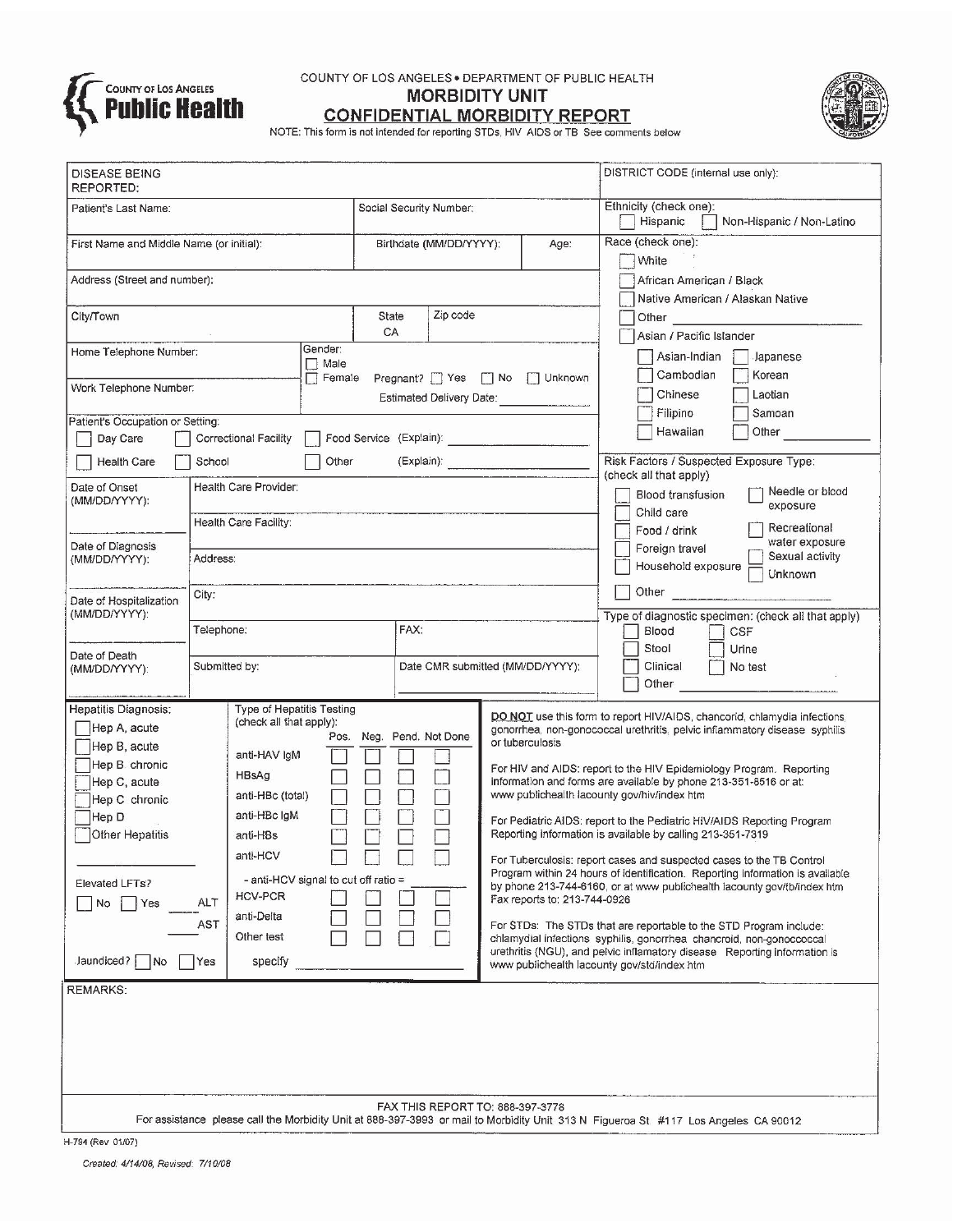#### **SECTION 1: LIST OF REPORTABLE DISEASES AND CONDITIONS**

#### **LIST OF NOTIFICATION REQUIRED OF LABORATORIES**

#### **CONFIDENTIAL MORBIDITY REPORT FORM**

#### **SECTION 2: CONFIDENTIAL MORBIDITY REPORT (CMR)** (CCR, Title 17, Sections 2500([d] 1-2)

- A*. California Code of Regulations* requires that knowledge of specified diseases and conditions be communicated to the Health Officer in a timely manner. This obligation can be met in several ways, including telephone (in person or voice-mail), mail (postal service), facsimile device, and via internet (Visual CMR [vCMR]). Regardless of the format, each report should contain the case's full name, race, sex, age or date of birth, address, disease, date of onset, date of diagnosis, date of death (if applicable), and name and contacting information of the person making the report. **NOTE: As of January 2003, the CMR form requests the patient's date of hospitalization (if applicable) and has an expanded section for reporting hepatitis infection.**
- B. The STATE CMR (California Morbidity Report) (PM-110) is the official reporting mechanism in California. Los Angeles County (LAC) uses a revision of the State CMR because separate case reports for tuberculosis, STD, and AIDS are in use. The CMR may be faxed or mailed in order to file the case report. The LAC form is a faxable, 8½" x 11" form.
- C. To report tuberculosis cases or suspects, sexually transmitted diseases, or HIV/AIDS, contact the Los Angeles County Department of Public Health Tuberculosis Control, Sexually Transmitted Disease, HIV/AIDS Programs, respectively. See Los Angeles County Department Public Health website: http://publichealth.lacounty.gov/.

#### **SECTION 3: REPORTING BY LABORATORIES** (CCR, Title 17, Section 2505)

A. The director of any clinical laboratory shall promptly report laboratory evidence suggestive of the diseases listed on the list of **Notification Required of Laboratories** (see Part I, Section 1). In addition to the traditional reporting methods, laboratories may report via vCMR's Electronic Laboratory Reporting (ELR) which connects laboratory information systems directly to the public health surveillance data center or vCMR's Community Reporting Module web-based system.

Laboratory reports for sexually transmitted diseases should be sent to the Sexually Transmitted Disease Program. Laboratory reports for tuberculosis should be submitted to the TB Control Program.

B. For certain diseases, special reporting to the California Department of Public Health (CDPH) is also required.

A laboratory must immediately contact the CDPH Microbial Diseases Laboratory by telephone (510-412-3700) whenever the laboratory receives a specimen for testing of the following diseases or suspected diseases:

Anthrax, animal or human Botulism **Brucellosis** Plague, animal or human Tularemia

A laboratory must immediately contact the CDPH Viral and Rickettsial Diseases Laboratory by telephone (510- 307-8585) whenever the laboratory receives a specimen for testing of the following diseases or suspected diseases:

Avian Influenza **Glanders** Melioidosis **Smallpox** Viral Hemorrhagic Fever Agents (e.g., Crimean-Congo, Ebola, Lassa, and Marburg viruses)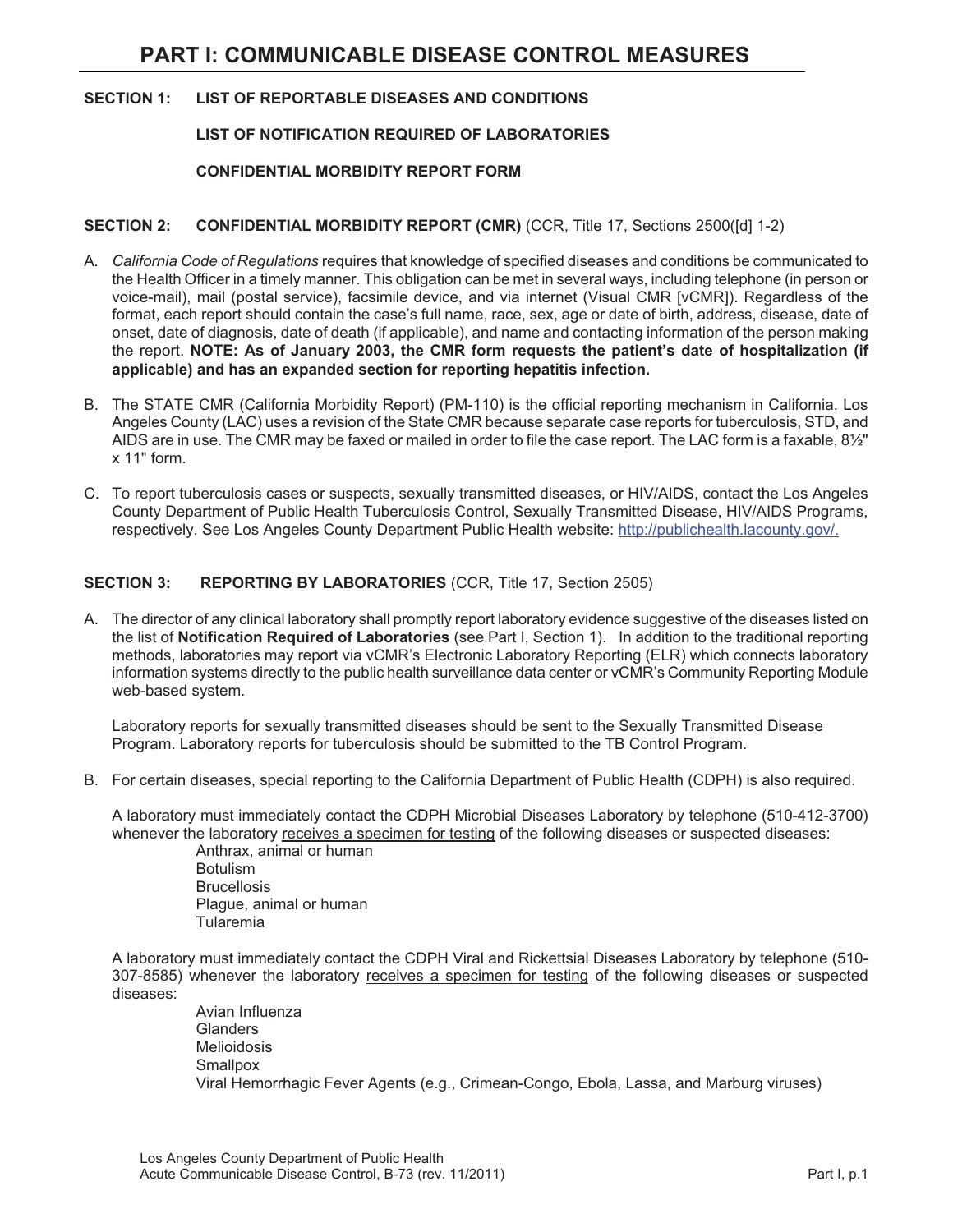#### **SECTION 4: TELEPHONE REPORTS OF URGENT DISEASES**

A. vCMR includes a feature (ARNOLD – Automated Result Notification and On-Line Delivery) that immediately notifies ACDC and other offices when cases or suspected cases of the following urgent diseases are registered in the Visual Confidential Morbidity Reporting (vCMR) system. Staff must enter such cases immediately in vCMR and scan and attach the CMR, medical records and lab reports to the vCMR case record.

| Anthrax                                         | Paralytic Shellfish Poisoning                   |
|-------------------------------------------------|-------------------------------------------------|
| Avian Influenza, human                          | Plague, human or animal                         |
| <b>Botulism</b>                                 | Rabies, human or animal                         |
| <b>Brucellosis</b>                              | SARS (Severe Acute Respiratory Syndrome)        |
| Cholera                                         | Scabies (atypical or crusted scabies)           |
| Ciguatera Fish Poisoning                        | Scombroid Fish Poisoning                        |
| Dengue                                          | Smallpox                                        |
| Diphtheria                                      | Shiga Toxin (detected in feces)                 |
| Escherichia coli: shiga toxin producing (STEC), | Streptococcal Infections, outbreaks of any type |
| including E. coli O157                          |                                                 |
| Foodborne disease, 2 or more cases from         | Tularemia                                       |
| separate households with same suspected         |                                                 |
| source                                          |                                                 |
| <b>Hantavirus infections</b>                    | Unusual diseases                                |
| Hemolytic uremic syndrome                       | Viral Hemorrhagic Fevers (e.g., Crimean-        |
|                                                 | Congo, Ebola, Lassa, Marburg)                   |
| Meningococcal infections                        | <b>Yellow fever</b>                             |
| Outbreaks of any disease                        | Varicella, fatal cases only                     |

- B. For potential foodborne botulism and all other reports of food-borne illness, a FOODBORNE ILLNESS REPORT, is created in vCMR that signals Food and Milk Program and ACDC.
- C. Febrile rash illness that may be measles or varicella, as well as pertussis, diphtheria, poliomyelitis, and tetanus are immediately reported to the Immunization Program..
- D. Cases of syphilis, both primary and secondary, as well as cases in pregnant women are immediately reported to the Sexually Transmitted Disease Program.
- E. The Public Health Nurse Supervisor (PHNS) is informed by the investigating Public Health Nurse (PHN) immediately of selected communicable diseases in persons or their contacts who are employed in sensitive occupations or sensitive situations to the Service Planning Area (SPA) Medical Director or designee who will notify the Public Health Investigator (PHI) if removal from the job is indicated.
- F. The ACDC staff immediately notifies Environmental Health when a communicable disease arises in the course of employment when the place of employment is in the DPH jurisdiction of the County of Los Angeles. This includes, but is not limited to:

Anthrax **Brucellosis** Foodborne Disease Leptospirosis

Q fever **Tetanus** Tularemia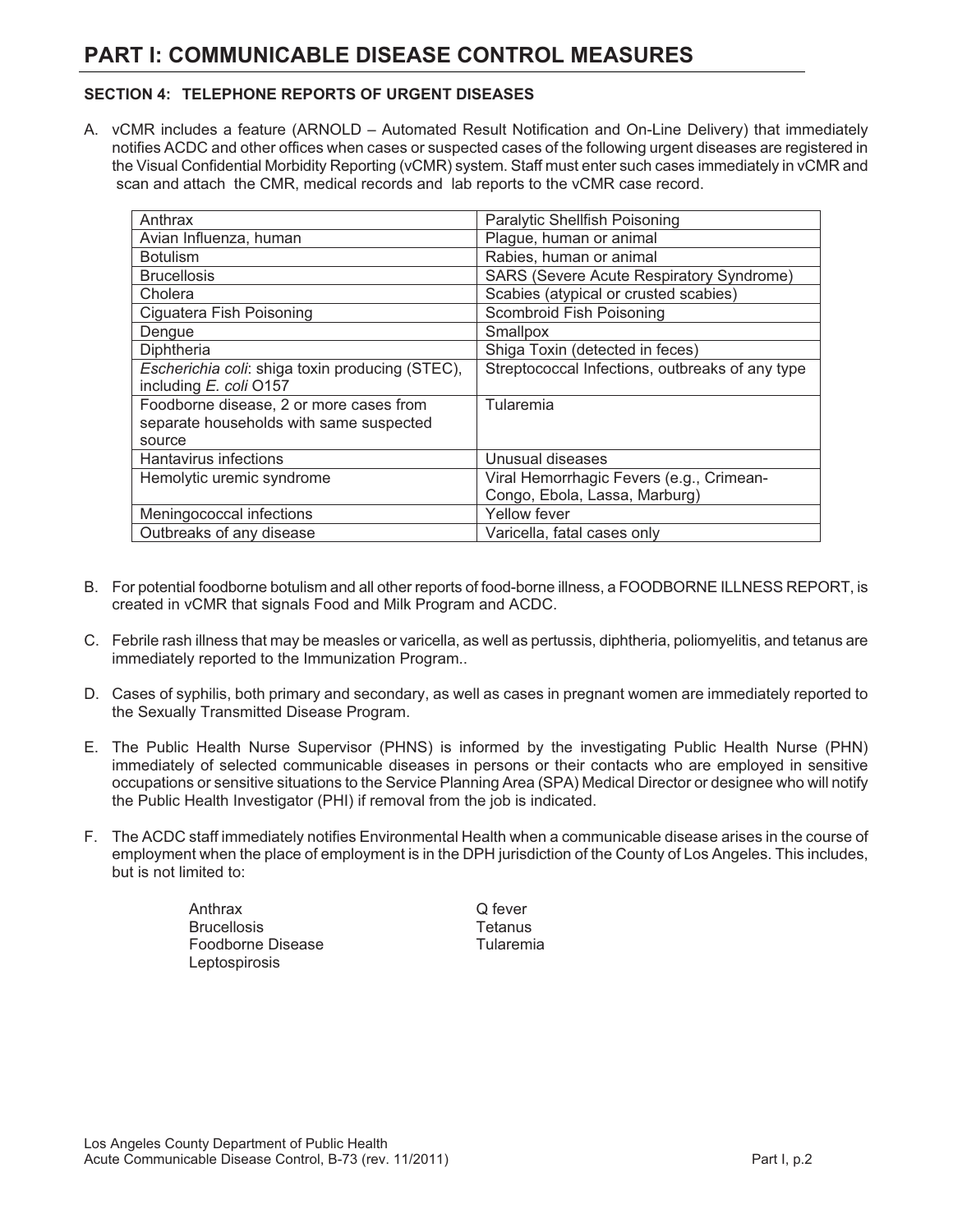- G. The Chief of ACDC immediately telephones or transmits reports of the following diseases to the State Department of Public Health. Many of these diseases require isolation of cases or quarantine of contacts.
	- Anthrax (animal or human) Avian influenza Botulism **Brucellosis** Cholera Dengue Tularemia Measles Plague (animal or human)

Relapsing fever (louse-borne) **Smallpox** Typhus fever (louse-borne typhus) Viral hemorrhagic fever (e.g., Lassa, Ebola, Marburg, Crimean-Congo) Yellow fever

#### **SECTION 5: EPIDEMIOLOGIC CASE HISTORY** (CCR, Title 17, Section 2502[b])

- A. The *California Code of Regulations*, Title 17, Section 2502(b) lists state and federal disease reporting forms for certain communicable diseases. Forms specific to the county also exist and are utilized, in addition to state and federal forms, for disease reporting. These forms are listed on the ACDC website (http://publichealth.lacounty.gov/acd/EpiForms.htm) as well as under the **Reporting Procedures** for each disease in Part IV disease chapters.
- B. For diseases not requiring specific forms, the **Outbreak/Unusual Disease Report (CDPH-8554)** is used.
- C. Epidemiologic case history forms are initiated by either the district PHNS or ACDC. Investigations should proceed whether or not disease confirmation or complete laboratory information is available, and within the time frame indicated under each disease. The report should be completed and returned to the PHNS within two weeks. When the investigator determines that no reportable disease existed, the CMR should be canceled by notifying the PHNS. Investigations completed by ACDC are returned to the Morbidity Unit for processing.
- D. All epidemiologic case history forms and outbreak investigation forms must be filled out completely by the appropriate staff, and then reviewed and signed by the SPA Medical Director or ACDC or both. When a CMR is received by the district office for a disease that requires no investigation or epidemiologic form, the SPA Medical Director initials the CMR and sends it to the Morbidity Unit.
- E. All epidemiologic case history forms are found on the ACDC website: http://publichealth.lacounty.gov/acd/EpiForms.htm.

#### **SECTION 6: REPORTING OUTBREAKS** (CCR, Title 17, Section 2501)

- A. DEFINITION: *Outbreak* means the occurrence of cases of a disease (illness) above the expected or baseline level, usually over a given period of time, in a geographic area or facility, or in a specific population group. The number of cases indicating the presence of an outbreak will vary according to the disease agent, size and type of population exposed, previous exposure to the agent, and the time and place of occurrence. Thus, the designation of an outbreak is relative to the usual frequency of the disease in the same facility or community, among the specified population, over a comparable period of time. A single case of a communicable disease long absent from a population or the first invasion by a disease not previously recognized requires immediate reporting and epidemiologic investigation.
- B. GENERAL PROCEDURES: Outbreaks are classified as either NON-HEALTHCARE FACILITY or HEALTH FACILITY for record keeping and investigation purposes. Whoever receives a report of any outbreak will enter the report in vCMR and obtain an outbreak number ; this number is to be recorded on all CMRs, vCMR record, Public Health Laboratory requisitions, and epidemiologic forms associated with this outbreak. Individual epidemiologic reports and vCMR record must be completed for every case in the outbreak if the disease itself requires such reports to be submitted (e.g., salmonellosis, shigellosis, etc.). The Chief of ACDC may request the investigation of outbreaks of infectious disease or infestation whether or not the disease itself is reportable. The most current outbreak forms are available on the ACDC website: http://publichealth.lacounty.gov/acd/EpiForms.htm.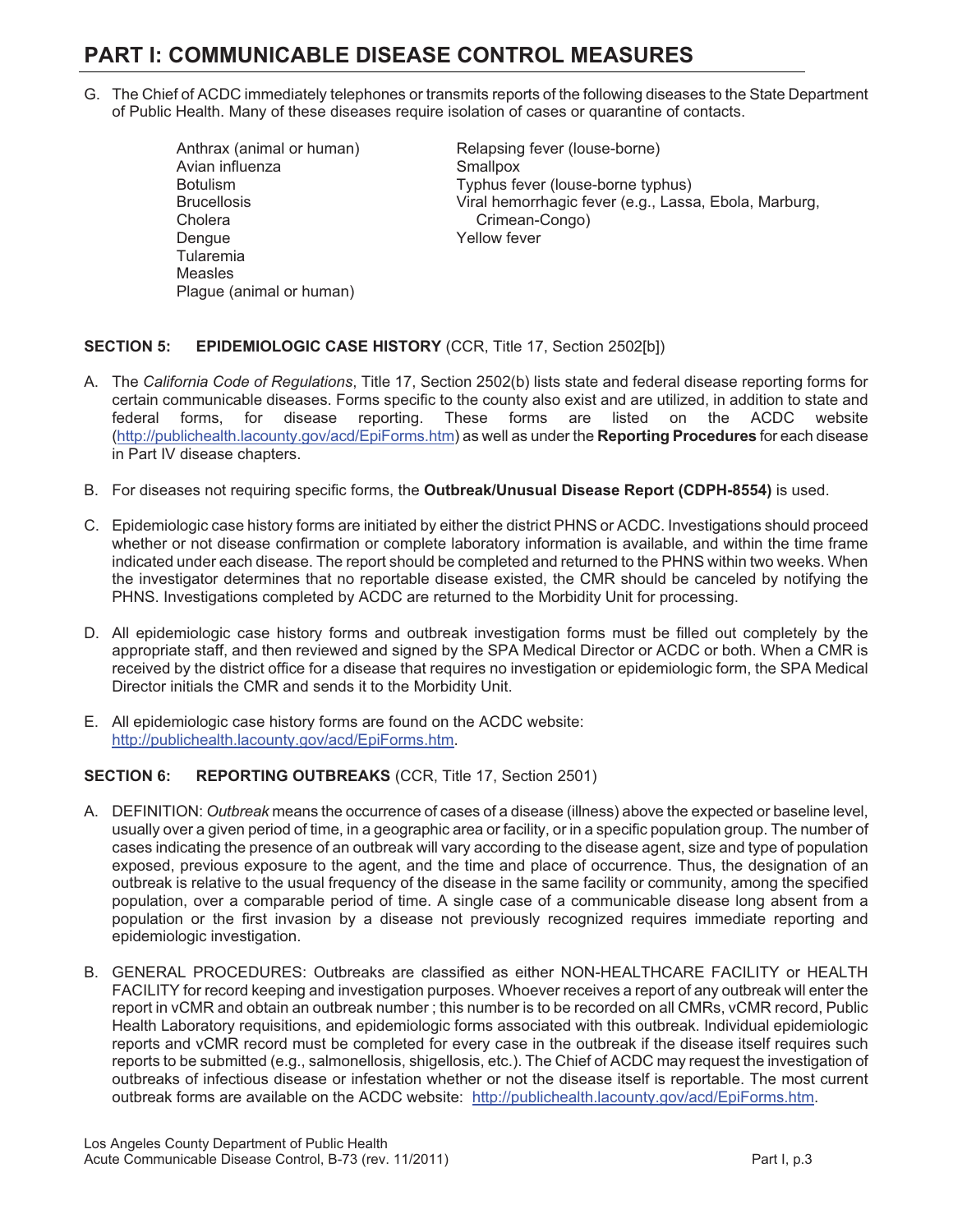C. NON-HEALTHCARE FACILITY OUTBREAK: When the outbreak occurs anywhere other than in a healthcare facility or among the patients and/or staff of a home-health agency, the outbreak number takes the form *OB***\_\_***#nnn*, where **\_\_** is the year and *nnn* is a three-digit sequential number assigned by the Morbidity Unit, (e.g., OB03#999 for 999<sup>th</sup> outbreak in year 2003 in a non-healthcare facility).

For non-healthcare facility outbreaks, in addition to completing individual case history forms if required, the responsible investigator must also complete the appropriate Outbreak Investigation Form, depending on the nature of the outbreak.

- 1. Summarize foodborne outbreaks on the **INVESTIGATION OF A FOODBORNE OUTBREAK FORM (CDC 52.13)**.
- 2. Summarize outbreaks of waterborne infection on the **WATERBORNE DISEASES OUTBREAK FORM (CDC 52.12)**.
- 3. For outbreaks that are neither foodborne nor waterborne (such as person-to-person and airborne spread), use the **OUTBREAK/ UNUSUAL DISEASE REPORT (CDPH 8554).**
- D. HEALTH CARE FACILITY OUTBREAK The outbreak number for an incident in a licensed health care facility or among the staff or patients of a home-health agency takes the form *HF***\_\_***#nnn*, where **\_\_** is the year and *nnn* is a three-digit sequential number assigned by the Morbidity Unit (e.g., HF03#999 for 999<sup>th</sup> outbreak in year 2003 in a health care facility).
	- 1. Whoever assumes responsibility for investigation of an outbreak at an acute health care facility, the form **CD OUTBREAK INVESTIGATION – ACUTE HEALTH CARE FACILITY (HOSPITAL) (H-1165AHCF) (ACDC Use Only)** must be completed twice for the initial and final report. For Sub-acute health facility outbreak, the form **CD OUTBREAK INVESTIGATION – SUB-ACUTE HEALTH CARE FACILITY (H-1164SubAcute)** must be completed twice for the initial and final report.
	- 2. Health facility outbreaks determined by investigation to be foodborne or waterborne are to be summarized on the appropriate outbreak summary form listed above in **Part C**; that report for acute care hospitals may be attached to the final H-1165AHCF report to Health Facilities.
	- 3. Acute Care Hospital Outbreaks: Due to complex licensure requirements and the frequent involvement of multiple public health districts, ACDC staff take responsibility for epidemiological investigations in these facilities. ACDC is to be notified immediately of any suspected outbreak occurring in an acute care hospital. ACDC may delegate the investigation to districts in selected instances. Use **CD OUTBREAK INVESTIGATION – ACUTE HEALTH CARE FACILITY (HOSPITAL) (H-1165AHCF) (ACDC Use Only)**.
	- 4. Sub-acute Facility Outbreaks: District Public Health Nursing staff investigate suspected outbreaks in skilled nursing facilities (SNF), intermediate care facilities (ICF), other licensed health facilities, and home health agencies. Use **CD OUTBREAK INVESTIGATION – SUB-ACUTE HEALTH CARE FACILITY (H-1164SubAcute)**.

#### **SECTION 7: REPORTING OF A CASE OR CLUSTER OF CASES ASSOCIATED WITH A COMMERCIAL FOOD: FILING OF FOODBORNE INCIDENT REPORTS**

Food may be a vehicle for enteric diseases. Of the major enteric diseases investigated by Public Health, an estimated 95% of salmonella, 80% of campylobacter and 20% of shigella cases are transmitted by food. However, with the width of the exposure period measured in days, many meals and multiple food items could potentially be implicated for each case. The current enteric case history forms for salmonellosis, campylobacteriosis, and shigellosis are specific in requesting documentation of exposure details during the exposure period on "food at restaurants" and "food at gatherings". It is appropriate for the PHNs to continue to document these food exposures on the case history form.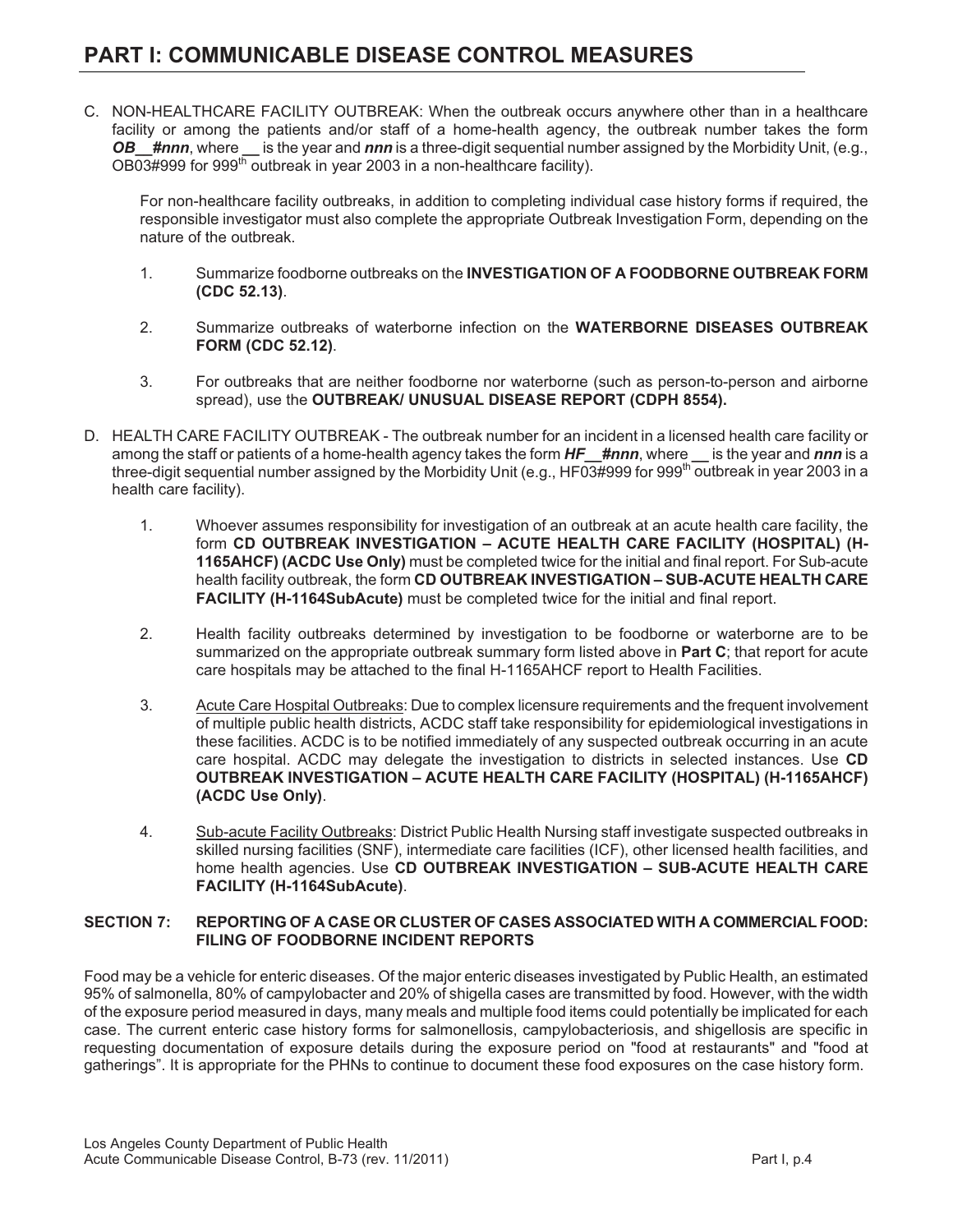**Initiating a Foodborne Incident Report (FBIR) should not be automatic for every identified food item**; filing of frivolous FBIRs reduces the capacity of Public Health response to true contamination events. Each FBIR must be based on the facts of the case. Pertinent questions must be asked (i.e., was the food consumed during the exposure period? Was the food item inappropriately prepared? Was the food a known high risk for transmission? Were co-diners of the confirmed case also symptomatic?) These additional questions can be used to help in the determination of whether to file an FBIR. **Every situation is unique and requires the PHN's professional judgment that a facility is a likely source of infection.** 

An FBIR from a health professional invariably leads to an intensive Environmental Health (EH) investigation of the commercial facility. When PHNs file an FBIR, EH assumes a 'professional' assessment of the facts and has determined that the facility is a likely source of infection.

If a PHN is unsure of the appropriateness of filing an FBI report, the supervising nurse and/or SPA Medical Director should be consulted. Case history forms within the district should be evaluated during the sign-off by supervising nursing and medical personnel at the district level or during communicable disease case review conferences. If during this review, it is noted that multiple cases are linked to a common commercial food establishment, an FBIR must be initiated. At a countywide level, case history forms are reviewed once more by ACDC when clusters or increases of a specific illness are identified. An example would be an identified increase of a specific salmonella serotype.

#### **SECTION 8: REPORTING A CASE, CONTACT OR POSSIBLE SOURCE OF INFECTION LOCATED OUTSIDE THE HEALTH DISTRICT OF THE CASE**

- A. When the case, contact, or possible source of infection resides in a different public health district in Los Angeles County than the district receiving the report, the district that receives the report notifies the district where the case, contact, or possible source of infection resides.
- B. When the case, contact, or possible source of infection is in a health jurisdiction outside of Los Angeles County but within the State of California, the Morbidity Unit notifies the other health jurisdiction.
- C. When notices are received on cases whose residence is outside of California, generally the Morbidity Unit will send them directly to the State Department of Public Health. For cases that require urgent follow-up or that involve contacts or possible sources of infection in a health jurisdiction outside of California, notification will be handled by ACDC via the State Department of Public Health.
- D. If a sensitive occupation/situation is involved, removal from the job will be done by the Public Health Investigator (PHI) in the health jurisdiction where the case or contact works, under direction of the SPA Medical Director.

#### **SECTION 9: CHANGE OF RESIDENCE OF PERSONS IN STRICT ISOLATION OR QUARANTINE**

- A. When it is necessary for persons in strict isolation or quarantine, whether voluntary or legally imposed, to change residence, written permission is first obtained from the owner of the new premises or his agent. Inspection of the proposed residence must establish that it is or can be made suitable for isolation or quarantine. Moving into a multiple dwelling is evaluated individually considering the disease and situation; any change of residence is under the supervision of the SPA Medical Director or the Chief, PHI.
- B. All cases covered by this section must be reported immediately to the SPA Medical Director, and in cases of legally imposed isolation and quarantine, to the Chief, PHI.

#### **SECTION 10: EXAMINATION FOR REPORTABLE COMMUNICABLE DISEASES**

(CCR, Title 17, Sections 2530, 2534, and others)

It is required by law that a person who has or is suspected of having certain reportable communicable diseases, must agree to submit to testing by the local health department. Failure to comply must be reported to the SPA Medical Director who shall determine if further action is necessary.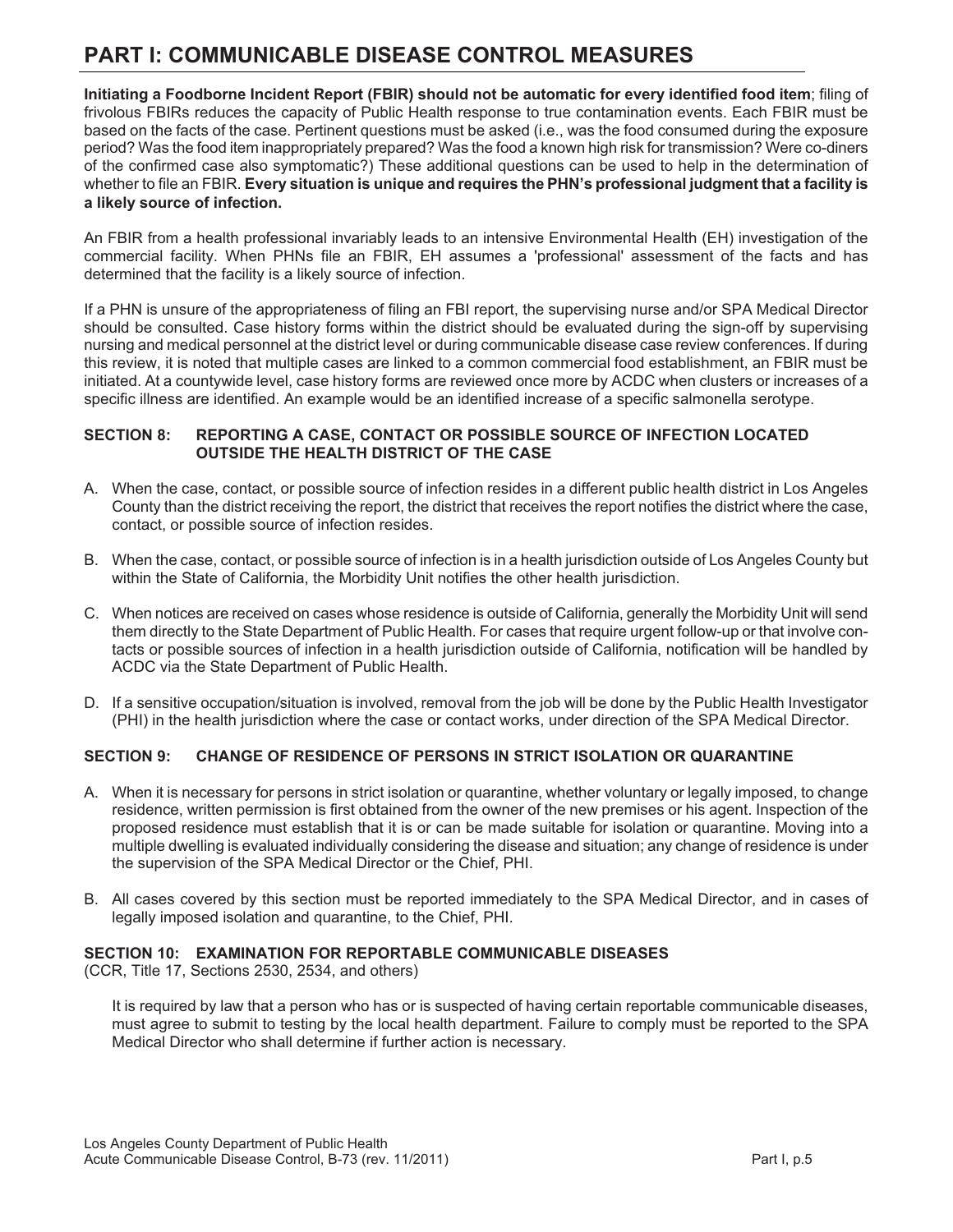#### **SECTION 11: SURVEILLANCE ORDERS FOR INTERNATIONAL TRAVELERS**

- A. Issuing a Surveillance Order: Detention and/or isolation of confirmed or suspected cases is required for the following diseases: cholera, diphtheria, plague, infectious tuberculosis, the viral hemorrhagic fevers (e.g., Lassa, Ebola, Marburg, Crimean-Congo), and yellow fever. A **SURVEILLANCE ORDER (HSM-13.17)** may be issued by federal immigration authorities for an international traveler with the following:
	- 1. An illness of unusual or severe nature with the following signs and symptoms**:**
		- Temperature >100<sup>0</sup>F (37.8<sup>0</sup>C) accompanied by a rash, lymphadenopathy, or jaundice.
		- - Diarrhea, i.e., three or more loose stools in a 24-hour period or a greater than normal amount of loose stools.
	- 2. Traveling companions or close contacts of a person who has or is suspected of having a quarantinable disease.
	- 3. Any person who arrives on a conveyance with two or more unrelated persons with the same symptoms.
- B. A United States Public Health Service consultant physician shall perform a physical examination on any ill person who is denied immediate quarantine clearance upon arrival in the United States. A Surveillance Order shall be issued if diagnostic tests or further observations are required, and the person shall be allowed entry while under the observation of the appropriate SPA Medical Director for a specified period of time. Surveillance Orders also may be issued to asymptomatic contacts.
- C. United States Immigration and Naturalization Service at Canadian ports of entry shall send a **NOTICE OF SURVEILLANCE (QS-24)** for travelers with ultimate destinations in the United States.
- D. When Surveillance Orders are issued, the appropriate SPA Medical Director and the Chief, Public Health Investigation shall be informed immediately.
- E. GENERAL PROCEDURES: When a surveillance order is issued, a Public Health Investigator shall contact the traveler immediately and obtain the following information.
	- 1. An address and telephone number where the traveler can be contacted until the surveillance order expires.
	- 2. A detailed itinerary for 21 days prior to the interview, and for the duration of the surveillance order.
	- 3. Any histories of fever, rash, jaundice, diarrhea or glandular swelling within the 21 days prior to the interview.
	- 4. Any information regarding diagnosis released by the quarantine station or examining physician.

This information shall be given immediately to the appropriate SPA Medical Director. A specific surveillance program shall be developed and reported to the Chief of ACDC. If the itinerary shows that the traveler plans to leave Los Angeles County before the expiration of the surveillance period, the Chief of Public Health Investigation shall notify the State Department of Public Health.

#### F.SPECIAL PROCEDURES

- 1. If a person under a surveillance order for plague presents with fever, cough, or adenopathy, the Chief (ACDC) shall be contacted immediately.
- 2. If diarrhea occurs in a person under a surveillance order for cholera, the SPA Medical Director or a designate shall examine the person and obtain a stool specimen (special media required) for immediate transport to the Public Health Laboratories by Public Health Investigation. The Chief (ACDC) shall be notified immediately.
- 3. For other diseases listed in **Part I**, Section 4, contact ACDC during working hours, or call the Los Angeles County Operator after working hours and on weekends.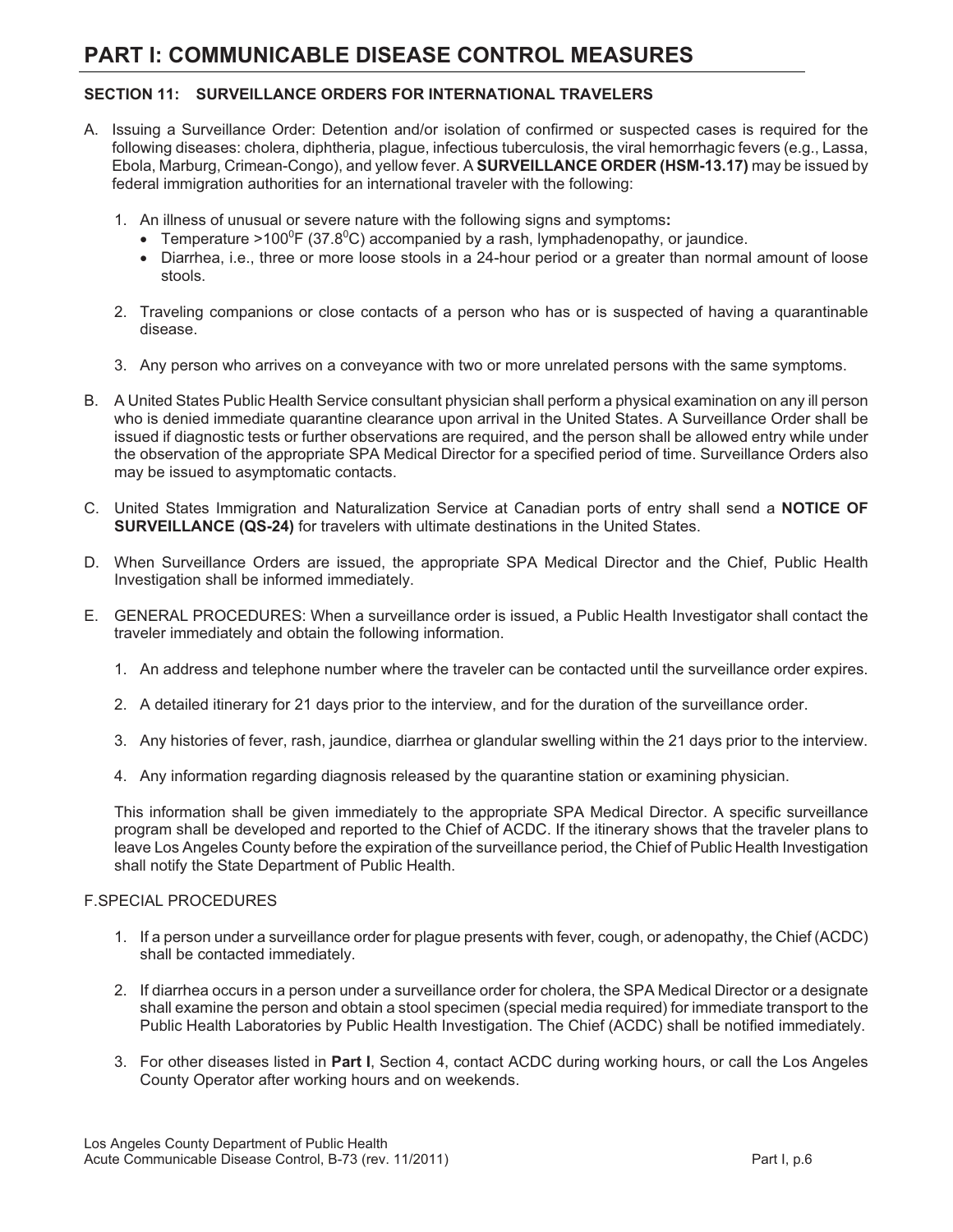**SECTION 12: SCHOOL EXCLUSION AND READMISSION** (CCR, Title 5, Education, Sections 48211, 48212; *Health and Safety Code*, Division 4, Chapter 3, Section 120230)

- A. EXCLUSION: State law requires anyone in charge of a public or private school, kindergarten, boarding school, preschool or parochial school to exclude pupils or employees with specific communicable diseases, or contacts to a person with a communicable disease subject to strict isolation or, rarely, quarantines. The school must exclude any non-immune contact to an vaccine-preventable communicable disease for the full or remaining portion of the incubation period unless the contact is immunized immediately. Please refer to each specific disease in **Part IV** of this manual. The County of Los Angeles Department of Public Health procedures reinforce this exclusion policy.
	- 1. If the disease in question is tuberculosis or a sexually transmitted disease, the decision as to its communicability is the responsibility of the Chiefs of Tuberculosis or STD Control Programs, respectively.
	- 2. In an urban area, the closing of schools has not been shown to be an effective means of controlling an outbreak of any communicable disease. This procedure is, therefore, not generally recommended.
	- 3. When any of the following diseases occur, the Public Health District immediately telephones the notice of exclusion to the proper school authority and confirms by sending the **SCHOOL EXCLUSION NOTICE (H-451)**; the notice is sent only to the school principal or representative: cholera, diphtheria, measles, plague, typhus (louse-borne), varicella, or viral hemorrhagic fevers.
	- 4. Every school district should develop policy and guidelines for admission of students and adult personnel who are HIV antibody positive.
- B. READMISSION: Upon release from strict isolation or quarantine, the **SCHOOL READMISSION NOTICE (H-477)** signed by the SPA Medical Director must be given to an excluded pupil or his parent or guardian.
	- 1. Pupils or school employees with any other communicable disease not requiring isolation or quarantine may be readmitted by written notice, signed by the attending physician, school physician, nurse superintendent, principal, or the SPA Medical Director. If a dispute regarding communicability arises, the SPA Medical Director's decision will be final.
	- 2. Students with tuberculosis may be readmitted if recommended by the Tuberculosis Control Program (for those under private care) or the district tuberculosis clinician (for those under DPH care).

#### **SECTION 13: SENSITIVE OCCUPATIONS/SITUATIONS (SOS)**

- A. PROCEDURES: Persons with certain communicable diseases or their contacts may be a risk to the community by nature of their work duties. Reports of such cases or contacts in sensitive occupations or situations, as defined below, are immediately telephoned to the SPA Medical Director, who determines if the case or contact should be removed from work. These persons shall be removed from work by Public Health Investigation if recommended by the SPA Medical Director. Questions regarding "SOS" should be referred to ACDC by the SPA Medical Director.
	- 1. DEFINITION: Sensitive Occupation/Situation (SOS): Persons employed in sensitive occupations may include, but are not limited to, those involved in direct care of persons in health care facilities (e.g., hospitals, clinics, physician offices, dental offices, nursing facilities) or group settings (e.g., child care settings, institutions, shelters) where transmission from a case is a public health concern. Persons in sensitive situations may include, but are not limited to, persons who attend any form of child care, or other congregate programs where transmission from a case is a public health concern. Children of school age (K-12) who demonstrate the ability to wash their hands following use of the toilet should not routinely be excluded from school.
	- 2. FOOD HANDLERS (special definition): A food employee as defined in Health and Safety Code 113788 (California Retail Food Code) which is an employee working with food, food equipment or utensils, or foodcontact surfaces; or any occupation involving the preparation, serving or handling of food, including milk, to be consumed by individuals other than the person's immediate family. For example, a vendor handling entirely wrapped bread is not a food handler. A baker who handles unwrapped bakery products is a food handler. In general, persons handling food items which will not undergo further processing (e.g., canning, cooking, etc.) must be carefully assessed as to potential for transmission of disease.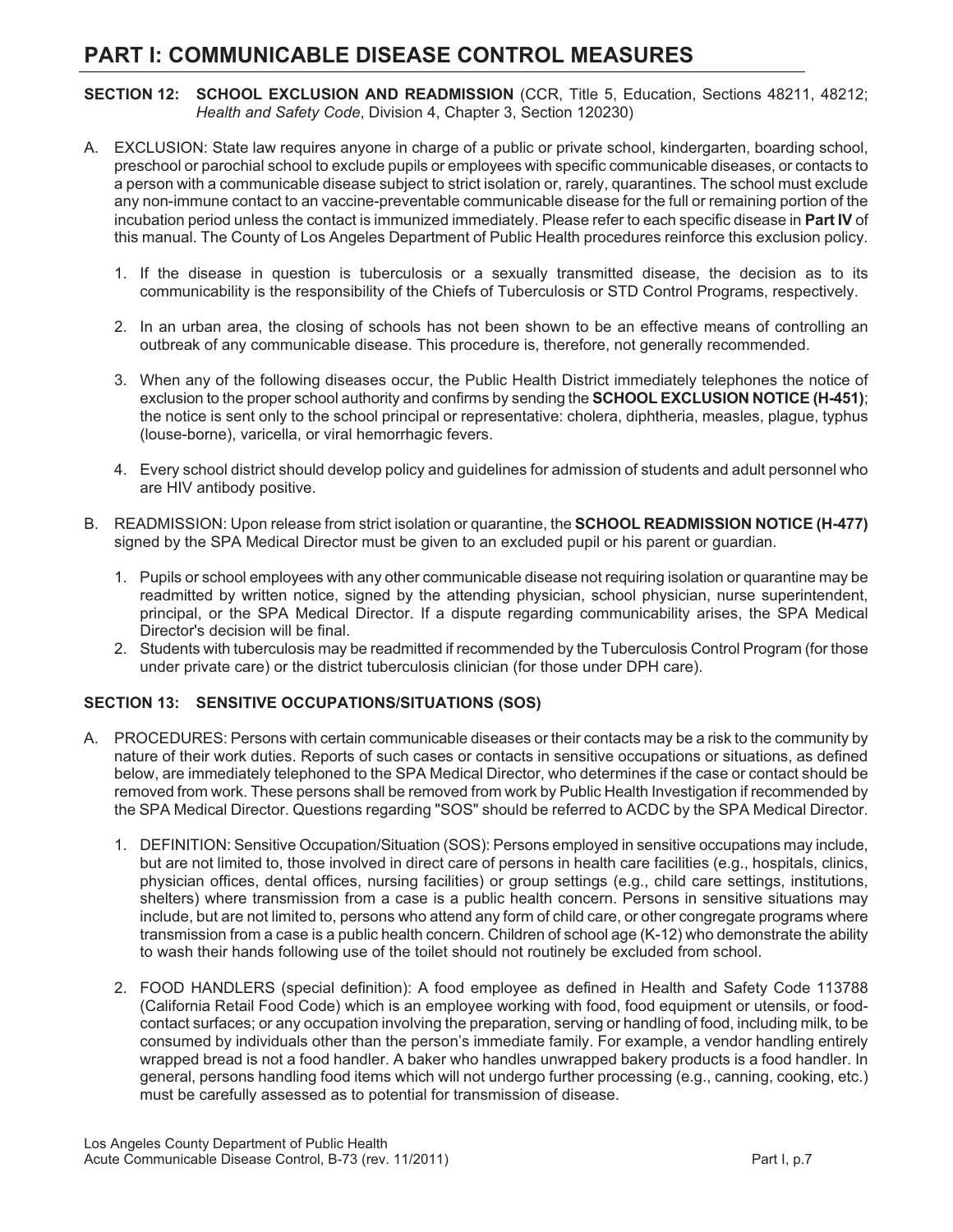- 3. MILK HANDLERS (special definition): A milk handler processes or distributes milk or handles milk containers. A person whose only contact is with sealed milk containers or packaged milk products is not a milk handler.
- 4. MEAT HANDLERS: Those who work as butchers or in the processing and packaging of raw meat products or delicatessen foods are considered meat handlers and are subject to the same restrictions.
- B. STATE DISABILITY INSURANCE BENEFITS
	- 1. A case or contact in a sensitive occupation removed from work may apply for state disability insurance benefits by completing and submitting **STATE DISABILITY INSURANCE BENEFITS (DE-2501)**. Consult the Chief, Public Health Investigation for assistance in completing this form. The California *Welfare and Institutions Code* provides for these benefits.
	- 2. Pursuant to the sections of Title 17 of the *California Code of Regulations*, listed by disease below, this patient must be removed from his sensitive occupation until cleared by the Department of Public Health. Therefore, this patient is entitled to disability benefits in accordance with Section 2626 of the *Unemployment Insurance Code*, effective 1-78, if they are off the job for a minimum of 8 working days. Applicable sections of the code for various diseases are:

Amebiasis 2551 Anthrax 2556 Cholera 2574 Food Poisoning (except botulism and salmonella infections) 2530 Food Handlers 2579

- C. LABORATORY SPECIMENS
	- 1. Laboratory slips for specimens submitted for cases or contacts in sensitive occupations must be marked with a red "SOS" (Sensitive Occupation/Situation) to alert the laboratory of the need for an urgent report.
	- 2. Clearance specimens must be submitted to the Public Health Laboratory by law (CCR, Section 2534). No other laboratory results can be accepted for return-to-work clearance in a sensitive occupation/situation.

**SECTION 14: QUARANTINE** (CCR, Title 17, Sections 2514, 2520; *Health and Safety Code*, Section 120175)

A. DEFINITION: "Quarantine" is defined as the limitation of freedom of movement of persons or animals that have been exposed to a communicable disease for a period of time equal to the longest usual incubation period of the disease, in such manner as to prevent effective contact with those not so exposed.

 Contacts to cases with reportable communicable diseases may be subject to quarantine at the discretion of the SPA Medical Director. Quarantine shall be used routinely only for the diseases or circumstances listed in this section. The SPA Medical Director shall determine which contacts require quarantine, specify the place of quarantine, and issue appropriate instructions.

- B. Violations of quarantine or "pass" privileges must be reported immediately to the Chiefs of ACDC and Public Health Investigation.
- C. Contacts to cases of communicable diseases may be quarantined according to one of the following classifications.
	- 1. COMPLETE QUARANTINE: This is defined as the confinement of persons or domestic animals exposed to a communicable disease for a period equal to the longest usual incubation period of the disease, in a manner that shall prevent contact with unexposed persons. Complete quarantine is required for contacts of persons with the following diseases.
		- -Viral hemorrhagic fever (e.g., Lassa, Ebola, Marburg, Crimean-Congo, etc.)
		- $\bullet$ Plague (until contacts, clothing, etc. have been disinfested and prophylactic medication administered)
		- -Relapsing fever, louse-borne (until disinfested)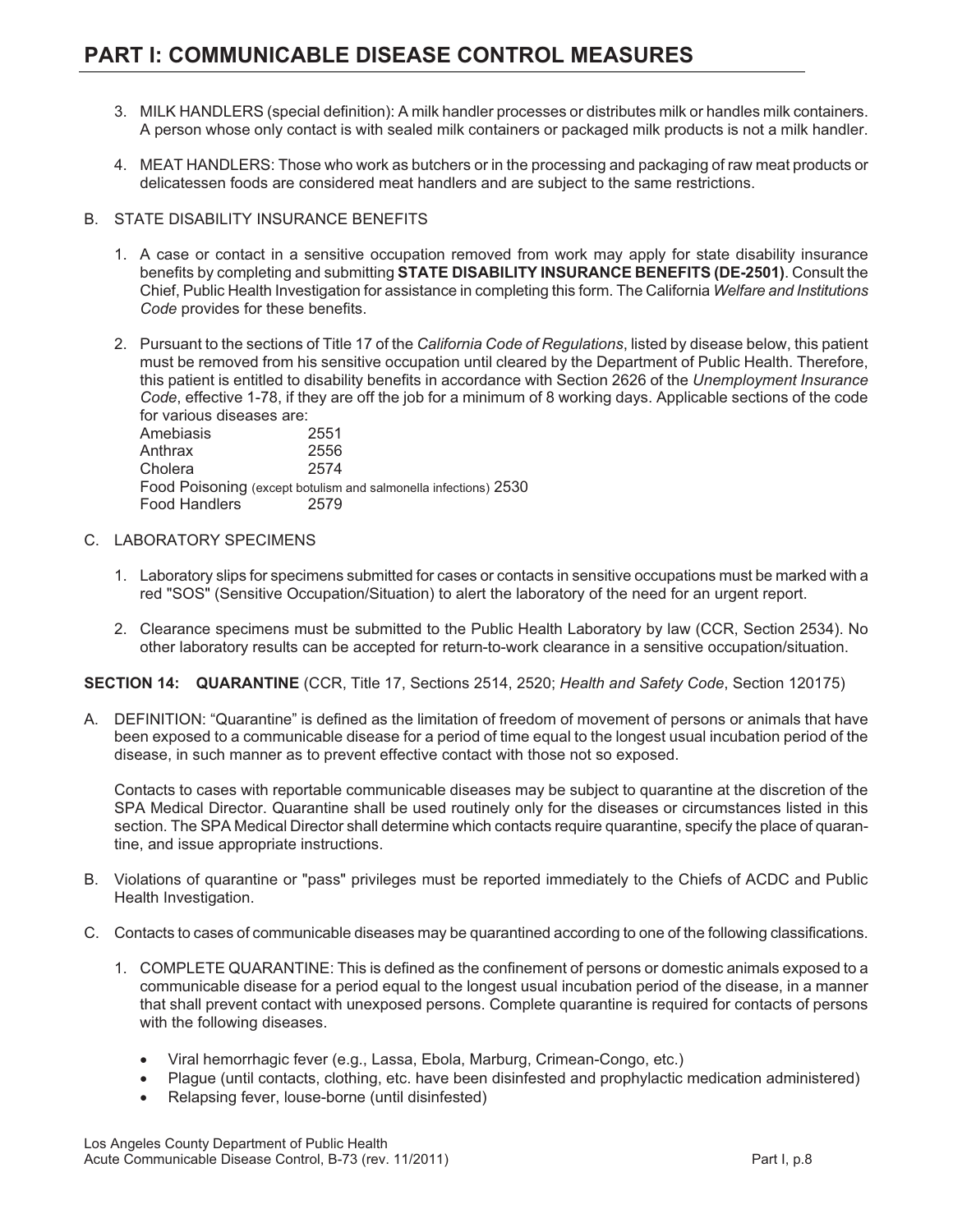$\bullet$ Typhus, louse borne (until disinfested)

Control Measures for Complete Quarantine:

- a. Post the **QUARANTINE PLACARD (H-734)** at the site of quarantine.
- b. No passes shall be issued to a contact while a case patient with the disease in question is on the premises.
- c. The SPA Medical Director shall arrange for the daily observation of contacts, delivery of groceries, and other necessities and shall supervise the release of contacts from quarantine.
- d. When a case patient is off the quarantine premises, the procedures listed in **Part IV** for each disease shall be followed.
- 2. MODIFIED QUARANTINE (CCR, Title 17, Section 2518): This is defined as a selective or partial confinement of persons or domestic animals that were exposed to a communicable disease, based on differences in susceptibility and potential for disease transmission. Modified quarantine is required for the following diseases and situations:
	- $\bullet$  Animal rabies, for an animal that has bitten a person in an unprovoked attack, and for a domestic animal bitten by a wild mammal capable of transmitting rabies. Post **ANIMAL QUARANTINE PLACARD (H-733)**.
	- $\bullet$ Diarrhea in newborns (hospital nurseries only).
	- -Diphtheria. Post **DIPHTHERIA QUARANTINE PLACARD (H-734)**.
	- $\bullet$ Staphylococcal disease (hospital outbreak only).
- 3. Release from complete or modified quarantine: To release from quarantine, follow procedures in **Part IV** for each specific disease.
- 4. Dairy quarantine (CCR, Title 17, Sections 2528, 2530)
	- a. A dairy quarantine is imposed when: a milk supply is suspected as the source of a communicable agent; or when a person who resides at a dairy has or is suspected of having a disease transmissible through milk.
	- b. The County Health Officer, as an agent for the U.S. Department of Agriculture, shall prohibit the sale, use, or disposal of milk until the following measures are observed:
		- The patient must be isolated.
		- Water used in processing milk must be free of the agent.
		- Household members must be free of infection and must not expose dairy workers or facilities used in processing milk.
	- c. The milk must be pasteurized off the premises until (a) the patient is removed and the household contacts are cleared according to specific disease requirements; and (b) the producing herd is declared free of infection by the U.S. Department of Food and Agriculture.

#### **SECTION 15: ISOLATION PRECAUTIONS** (CCR, Title 17, Sections 2515, 2516, 2518, 2530)

A. DEFINITION: "Isolation" is defined as the separation of infected persons from other persons for the period of communicability of an agent, in such places and under such conditions that will prevent further transmission of the agent. Isolation may be strict or modified.

Isolation measures depend on the mode of transmission of the disease and the potential threat to susceptible persons. See recommendations for each disease in **Part IV**. Modified isolation precautions may include:

1. Exclusion from school.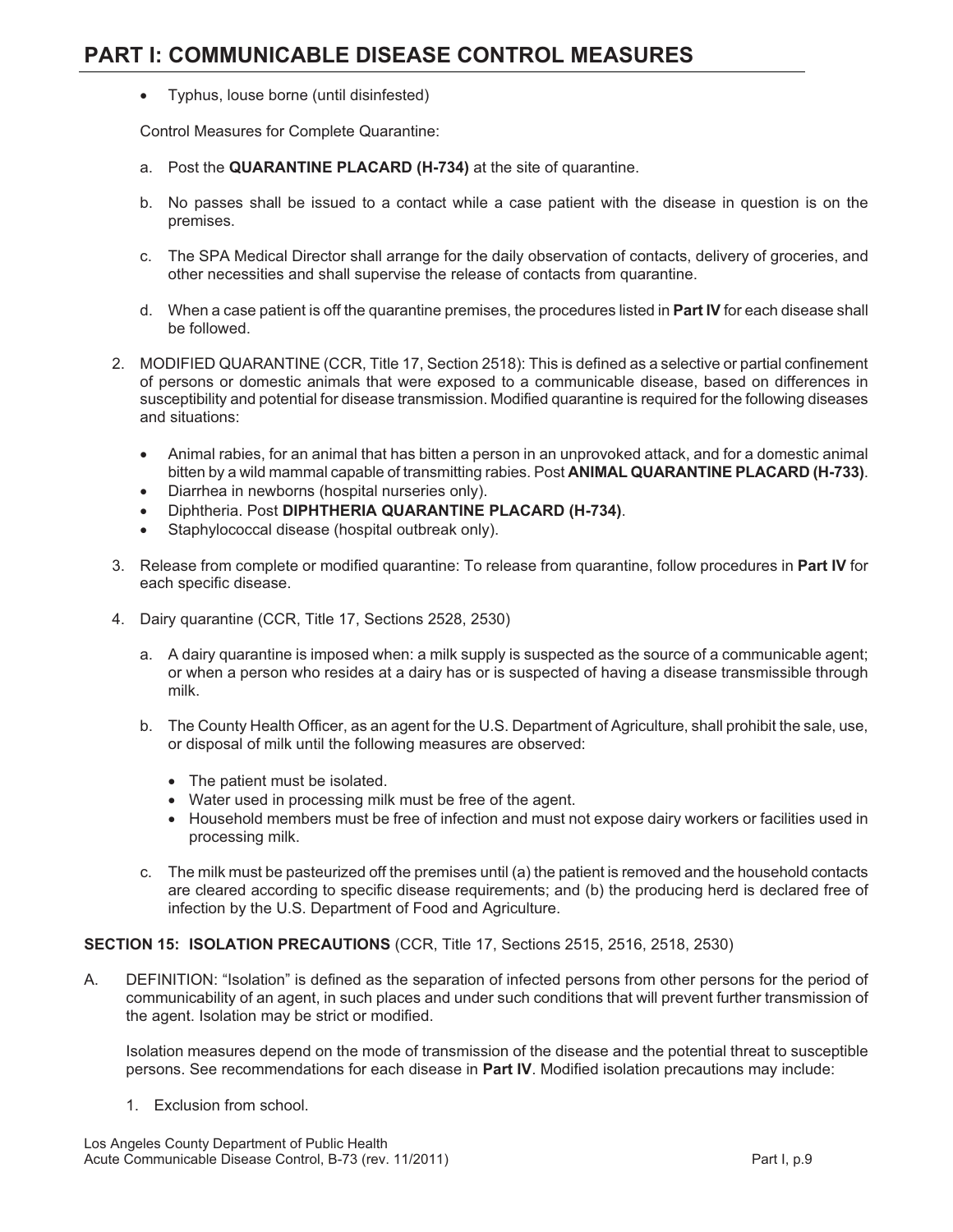- 2. Exclusion from work in general or specific kinds of work (e.g., a cook with chronic typhoid infection) or exclusion from contact with specific populations (e.g., a daycare attendant with shigellosis).
- 3. Exclusion to avoid exposing pregnant women to communicable diseases with known risk to fetus (e.g., rubella, chicken pox).
- 4. Standard infection control precautions.
- 5. Abstinence from sexual contact, or proper use of protective measures during sex.
- B. Typhoid Fever Carrier Isolation
	- 1. The SPA Medical Director shall issue specific written orders to the patient or contact who must comply.
	- 2. The SPA Medical Director shall issue the **TYPHOID CARRIER AGREEMENT (CDPH 8563, DHS 8563)** (English, Spanish) to convalescent and chronic carriers.
- C. Isolation in Skilled Nursing Facilities
	- 1. Patients with certain communicable diseases should not remain in skilled nursing facilities (SNFs).
	- 2. Asymptomatic carriers, e.g., typhoid carriers, are not permitted in SNFs unless prior written approval is obtained from the Chief, ACDC.
- D. Special Isolation Precautions

A patient with a communicable disease may be confined to his home, a hospital, sanitarium, jail facility or other specified location. Cooperative patients may be voluntarily isolated at home or in a hospital. An **ORDER OF ISOLATION (H-475)** served by Public Health Investigation may be necessary for uncooperative patients.

#### **SECTION 16: OTHER RESTRICTIONS ON PERSONS OR ANIMALS**

- A. Personal Surveillance (CCR, Title 17, Section 2522)
	- 1. *Observation* as used in this manual, refers to the frequent check upon the person under observation in order to promptly recognize signs and symptoms of illness without restricting their movements. It does not mean the isolation or quarantine of the individual.
	- 2. Diseases requiring personal observation (see **Part IV** for duration of surveillance for each disease):

-

- -Yellow fever
- Plague (after disinfestation and prophylactic

 $\bullet$ Cholera medications are administered)

- -**Smallpox**
- B. Animal Restrictions for Diseases Other Than Rabies: For specific details concerning animal restrictions, consult with DPH Veterinary Public Health Program.
	- 1. The possession of skunks and any mammal related to ferrets, weasels, and minks are illegal in California (CCR, Title 17, Section 2606.8; *Fish and Game Code*, section 2118[b], respectively). Such animals are a menace to public health and safety.
	- 2. MUSSEL QUARANTINE: A seasonal quarantine from May 1 to October 31 prohibits the taking, sale or the offering for sale of all species of mussels from the ocean shore of California, except for use as bait. Mussels that are used as bait shall be broken at the time of taking or prior to sale. This quarantine applies to sport harvesting only; commercially harvested shellfish are regulated by other means.